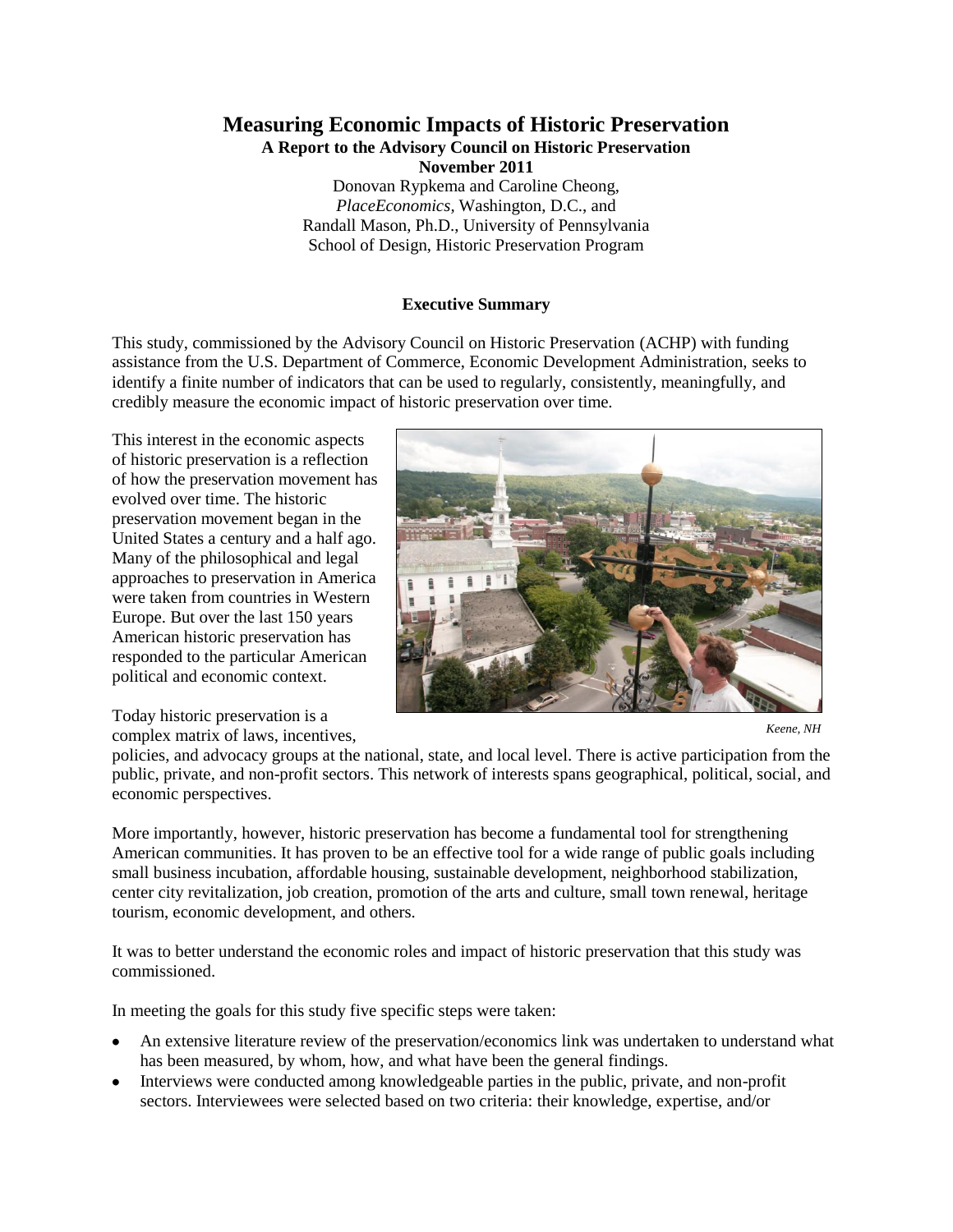experience in historic preservation, and the likelihood that they would be potential users of historic preservation economic data if it were available.

- An international symposium was held to better understand the current best practices in preservation economics analysis and to receive recommendations from scholars and practitioners in the field.
- Interim briefings and updates were provided to the ACHP for comments and suggestions.
- The final report and two related documents a brief "popular report" and a PowerPoint presentation, were prepared and delivered to the ACHP.

Based on the lessons learned from existing studies and publications, interviews, and a symposium convened at the University of Pennsylvania School of Design in February 2011, seven conclusions were reached:

Various aspects of historic preservation have substantial economic benefits as well as economic costs. While many may argue that the benefits to society, both financial and otherwise, outweigh the costs, the relationship between preservation and the economy as well as overall societal benefit remains imperfectly understood and only partially documented.



*Santa Monica, CA*

- Research into the relationship between economics and historic preservation is critically needed.
- There are multiple constituencies for this information, many of whom need the data and information presented in different forms.
- Information must be consistent and credible, and its collection and dissemination ongoing.
- While the research and methodologies require scholarly robustness, the information needs to be presented in non-academic terms.



- While government needs to play an important role in data collection, analysis, and dissemination, it will probably be necessary for a number of private as well as public institutions to gather and evaluate the data.
- However, there will need to be one entity that is responsible  $\bullet$ for annually releasing relevant metrics on a predictable basis.

The table below summarizes the recommendations for what should be measured, why it should be measured, suggested methodology, and, in brief, the reason that current approaches are inadequate. These findings are discussed in greater detail in the report.

*Liberty, MO*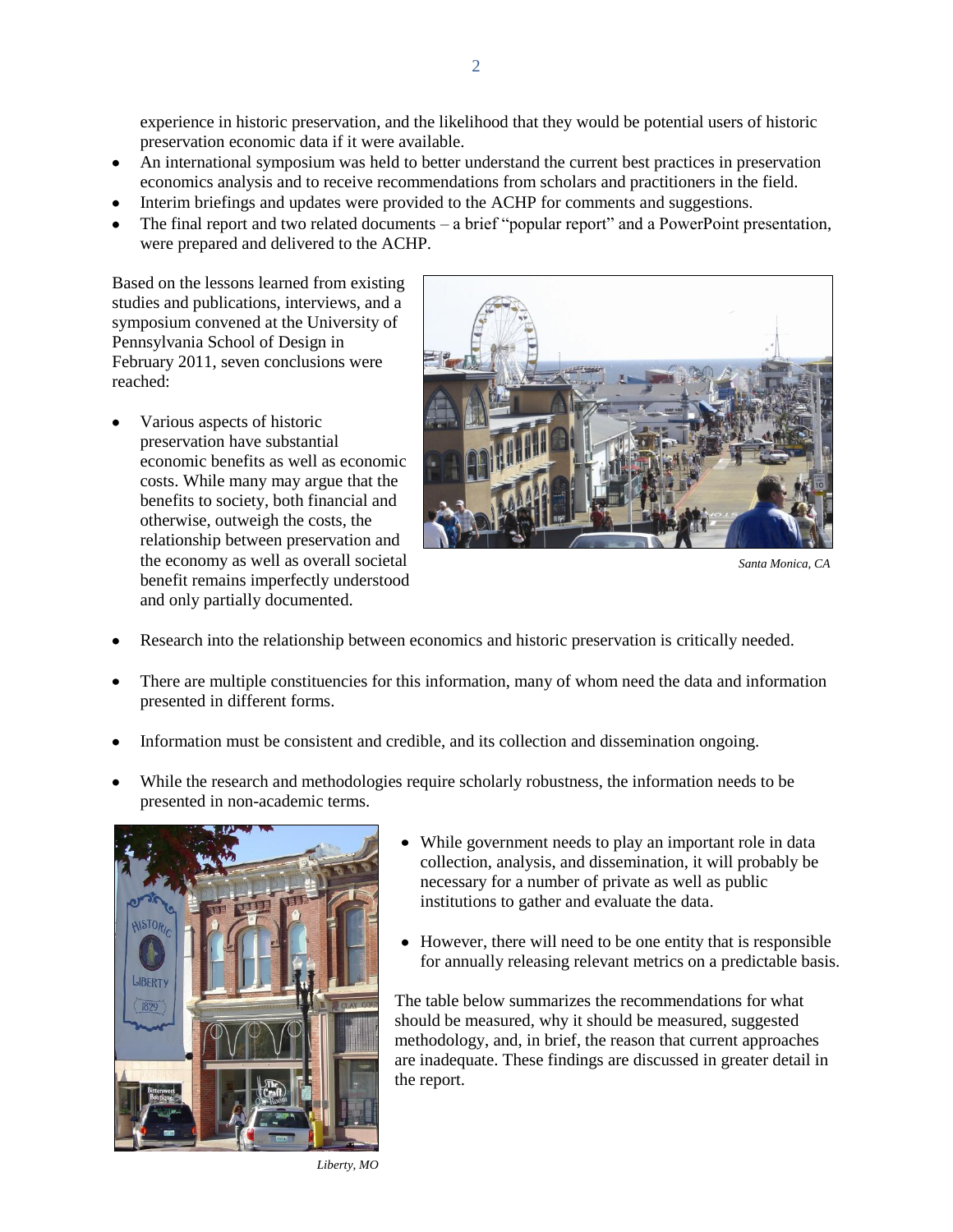| <b>Measurement</b>              | <b>Purpose</b>                                                                                                                          | Methodology                                                                                                                                                                                                                                                                                             | Why new approach is needed                                                                                                                                                                                                                                                                                                                                                 |
|---------------------------------|-----------------------------------------------------------------------------------------------------------------------------------------|---------------------------------------------------------------------------------------------------------------------------------------------------------------------------------------------------------------------------------------------------------------------------------------------------------|----------------------------------------------------------------------------------------------------------------------------------------------------------------------------------------------------------------------------------------------------------------------------------------------------------------------------------------------------------------------------|
| Jobs/Household<br><b>Income</b> | Quantify job creation<br>and income generated<br>by historic<br>rehabilitation activity<br>or other preservation-<br>related employment | Input-Output<br>Multipliers (RIMS,<br>ImPlan, etc.)                                                                                                                                                                                                                                                     | Only done sporadically on<br>statewide levels.<br>Generally only includes projects<br>that are receiving tax credits;<br>Does not take fullest advantage<br>of data that could be retrieved<br>from NPS, Commerce, Labor,<br>and GSA reports.<br>Need to distinguish permanent<br>full-time vs. seasonal or part-<br>time short duration employment.                       |
| <b>Property Values</b>          | Demonstrate impact on<br>property values of<br>being within local<br>historic district                                                  | Measurement of year-<br>to-year value change<br>relative to local market<br>in general;<br>Will require selection<br>of representative<br>communities and<br>annual testing by<br>national real estate<br>data firm.                                                                                    | Research is done irregularly and<br>only on local or sample<br>communities within a state.<br>No national data.<br>Measurement approaches vary<br>widely.<br>Recent regional and local market<br>fluctuations skew picture and<br>may create difficulties for<br>baseline.                                                                                                 |
| Heritage<br><b>Tourism</b>      | Quantify absolute<br>economic impact of<br>heritage tourism and<br>incremental impact<br>relative to other forms<br>of tourism          | 1. Establish definition<br>of "heritage tourism."<br>2. Incorporate 2-3<br>questions that will<br>more clearly identify<br>heritage tourists into<br>existing regular<br>tourism surveys.<br>3. Based on surveys<br>quantify absolute and<br>relative contribution of<br>heritage tourism over<br>time. | No clear definition of "heritage<br>tourist" or focus of "heritage"<br>tourism" visits.<br>Specific research on heritage<br>tourism impact irregular and<br>rarely on national level.<br>No way to track on an annual<br>basis if heritage tourism is<br>growing, shrinking, changing,<br>etc., especially since visitation<br>lumped with other travel and<br>recreation. |

## **Recommended Economic Measures for Historic Preservation**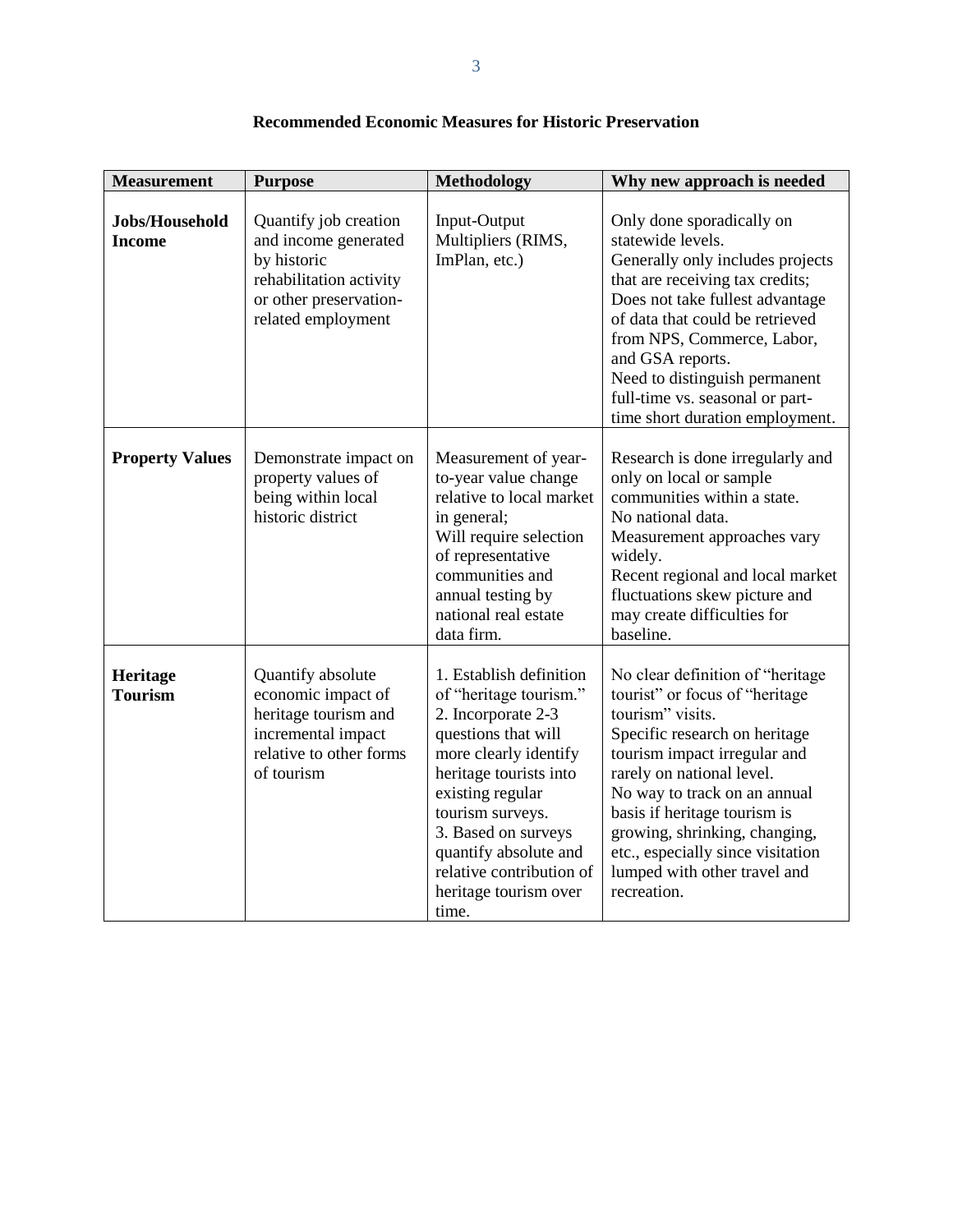| <b>Measurement</b>                          | <b>Purpose</b>                                                                                                                                                                                                             | <b>Methodology</b>                                                                                                                                                                                                                                                                                                             | Why new approach is needed                                                                                                                                                                                                                                                                                                                                                                                                      |
|---------------------------------------------|----------------------------------------------------------------------------------------------------------------------------------------------------------------------------------------------------------------------------|--------------------------------------------------------------------------------------------------------------------------------------------------------------------------------------------------------------------------------------------------------------------------------------------------------------------------------|---------------------------------------------------------------------------------------------------------------------------------------------------------------------------------------------------------------------------------------------------------------------------------------------------------------------------------------------------------------------------------------------------------------------------------|
| <b>Environmental</b><br><b>Measurements</b> | Demonstrate the<br>contribution of historic<br>preservation to broader<br>"sustainable<br>development," "Smart<br>Growth," "energy<br>conservation," and<br>environmentally-<br>sensitive or "green"<br>community planning | Develop 2-3 standard<br>measurables that might<br>include: 1)<br>infrastructure cost<br>savings from historic<br>rehabilitation; 2)<br>embodied energy of<br>rehabilitated buildings;<br>3) greenfields not<br>developed because of<br>historic preservation<br>activity                                                       | No standard definitions or<br>approaches for measuring<br>historic<br>preservation/environment<br>relationship.<br>No national data.<br>Weak understanding among<br>environmentalists.<br>preservationists, and general<br>public of link.                                                                                                                                                                                      |
| <b>Downtown</b><br><b>Revitalization</b>    | Understand the role of<br>historic preservation<br>and downtown,<br>commercial district<br>revitalization.                                                                                                                 | Expand and<br>supplement existing<br>aggregated data<br>collected by the<br><b>National Main Street</b><br>Center. Commission<br>regular academic<br>analysis of<br>comparative and non-<br><b>Main Street</b><br>approaches to<br>revitalization and how<br>historic resources are<br>incorporated or used in<br>the process. | Main Street data as currently<br>gathered while useful, does not<br>meet the standards of robust,<br>defensible research.<br>There is no ongoing<br>measurement of preservation-<br>based commercial revitalization<br>not affiliated with Main Street,<br>except in limited ways through<br>CDBG.<br>There is no comparison of what<br>is happening in Main Street<br>communities and similar non-<br>Main Street communities. |

## **Next Steps**

This study was commissioned in order to: 1) understand what has been learned to date about the nexus of historic preservation and economics; 2) learn what specific information would be most valuable to preservation advocates and how that information would be used; and 3) receive recommendations on specifically what should be measured and by whom.

It was also expected, however, that the report would identify the next steps that should be taken in order to reach the goal of regularly, consistently, meaningfully, and credibly measuring the economic impact of historic preservation over time. We recommend that the ACHP, in cooperation with preservation partners and other interested parties, pursue the following measures between now and 2016, the 50th anniversary of the National Historic Preservation Act:

- Identify and reach agreement with responsible parties to undertake the ongoing research and data collection for each of the recommended indicators.
- Because of the diverse nature of the proposed research as well as costs and other issues it is  $\bullet$ recommended that there be a collaboration of several entities each committed to conducting a portion of this research. Among these research partners might be the following: the ACHP, National Park Service, Department of Commerce, General Services Administration, Department of Defense, National Trust, the nascent Ellis Island Preservation Resource Center, and Universities including Rutgers, the University of Pennsylvania, the University of Maryland, and others.